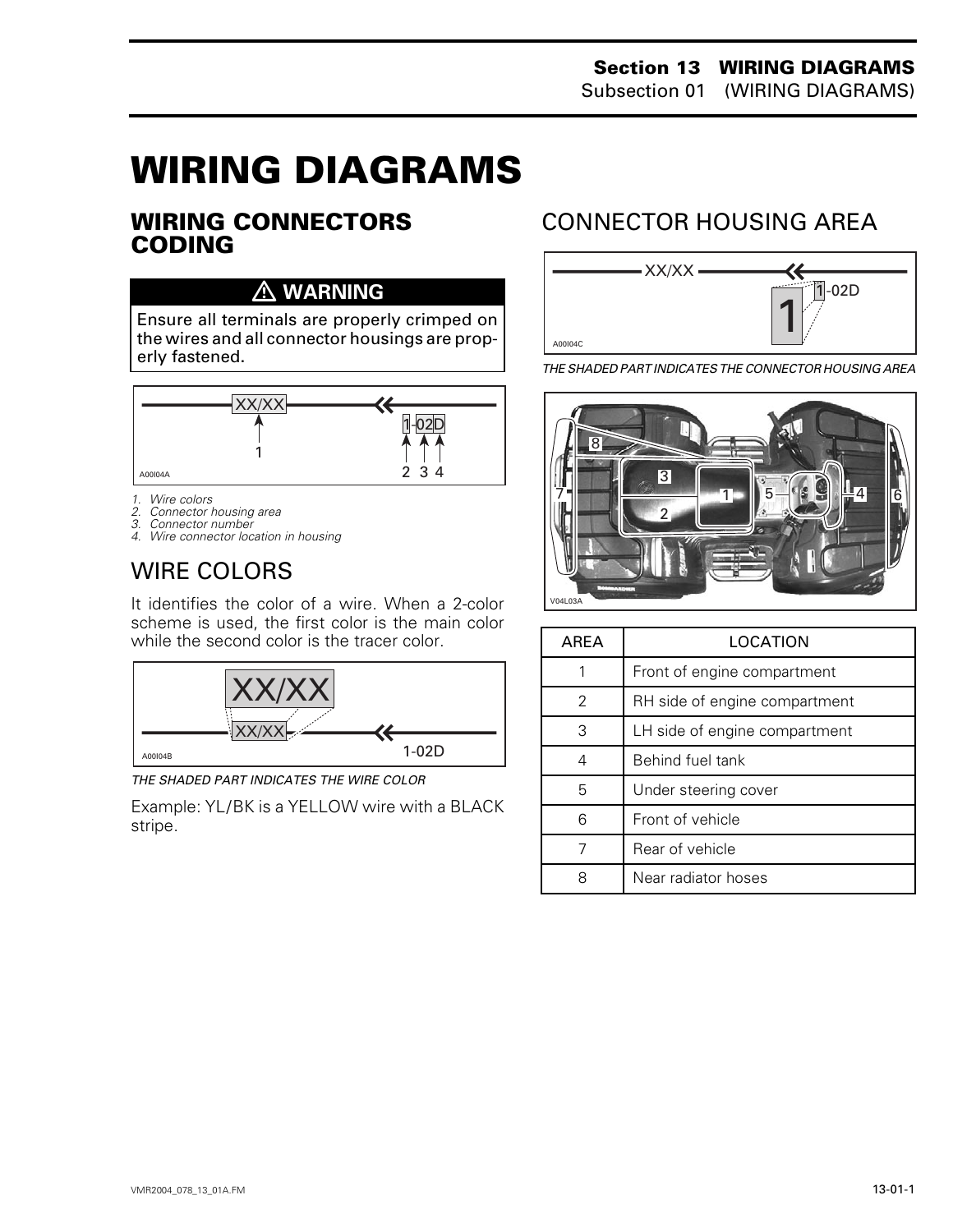#### **Section 13 WIRING DIAGRAMS**

Subsection 01 (WIRING DIAGRAMS)



| AREA | LOCATION                      |
|------|-------------------------------|
|      | Front of engine compartment   |
| 2    | RH side of engine compartment |
| 3    | LH side of engine compartment |
| 4    | Behind fuel tank              |
| 5    | Under steering cover          |
| 6    | Front of vehicle              |
| 7    | Rear of vehicle               |
|      | Near radiator hoses           |

#### CONNECTOR NUMBER

It represents a connector number in the given area. If there are many connectors in the same area this helps to identify which wire is in which connector.



*THE SHADED PART INDICATES A CONNECTOR NUMBER*

#### CONNECTOR LOCATION IN HOUSING

This is the wire position in the connector. The number or letter given refers to the physical identification stamped on the connector.



*THE SHADED PART INDICATES THE CONNECTOR LOCATION IN HOUSING*





See connector housing illustration to OVERVIEW.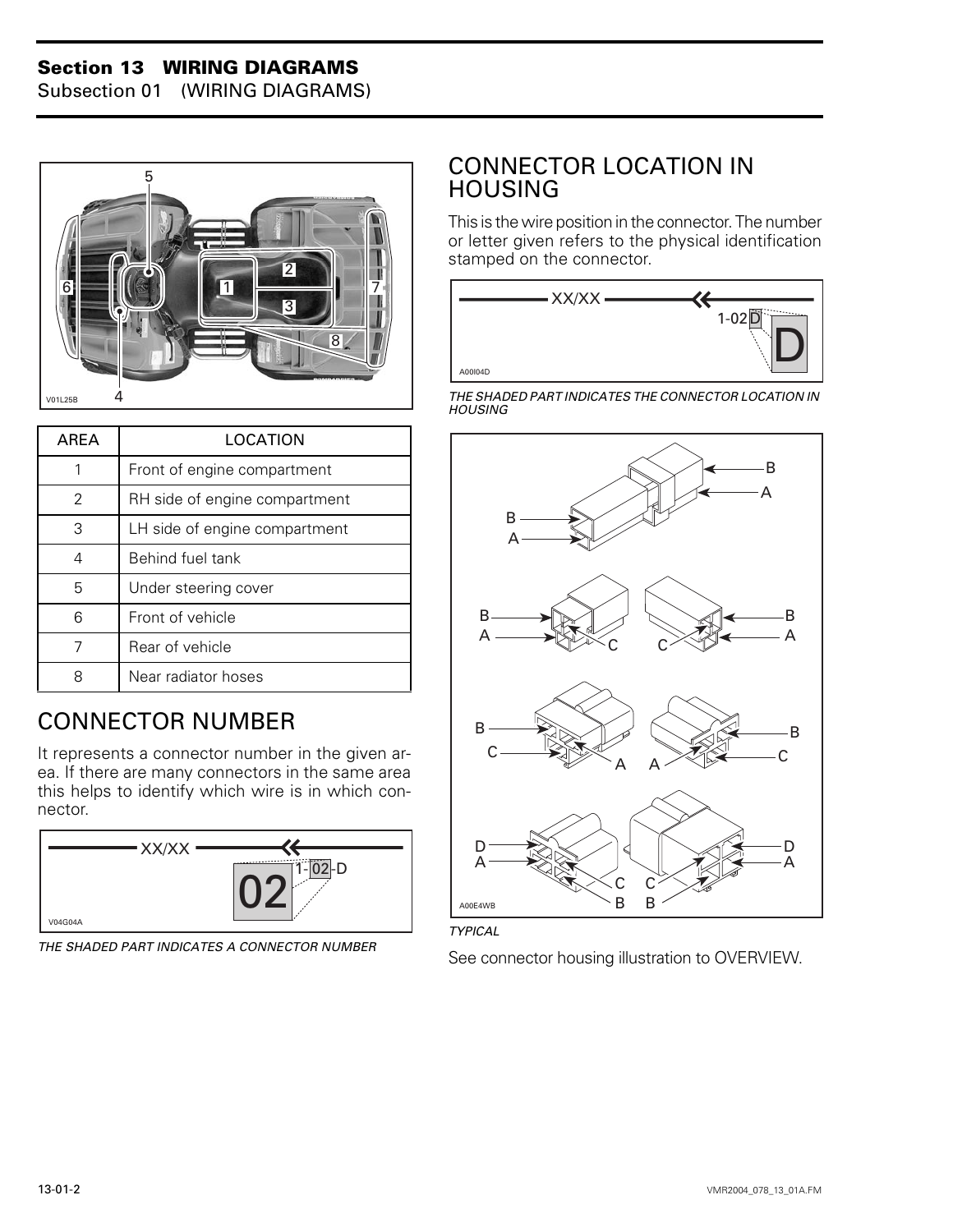# $\blacktriangledown$ **ANNEX 1**ANNEX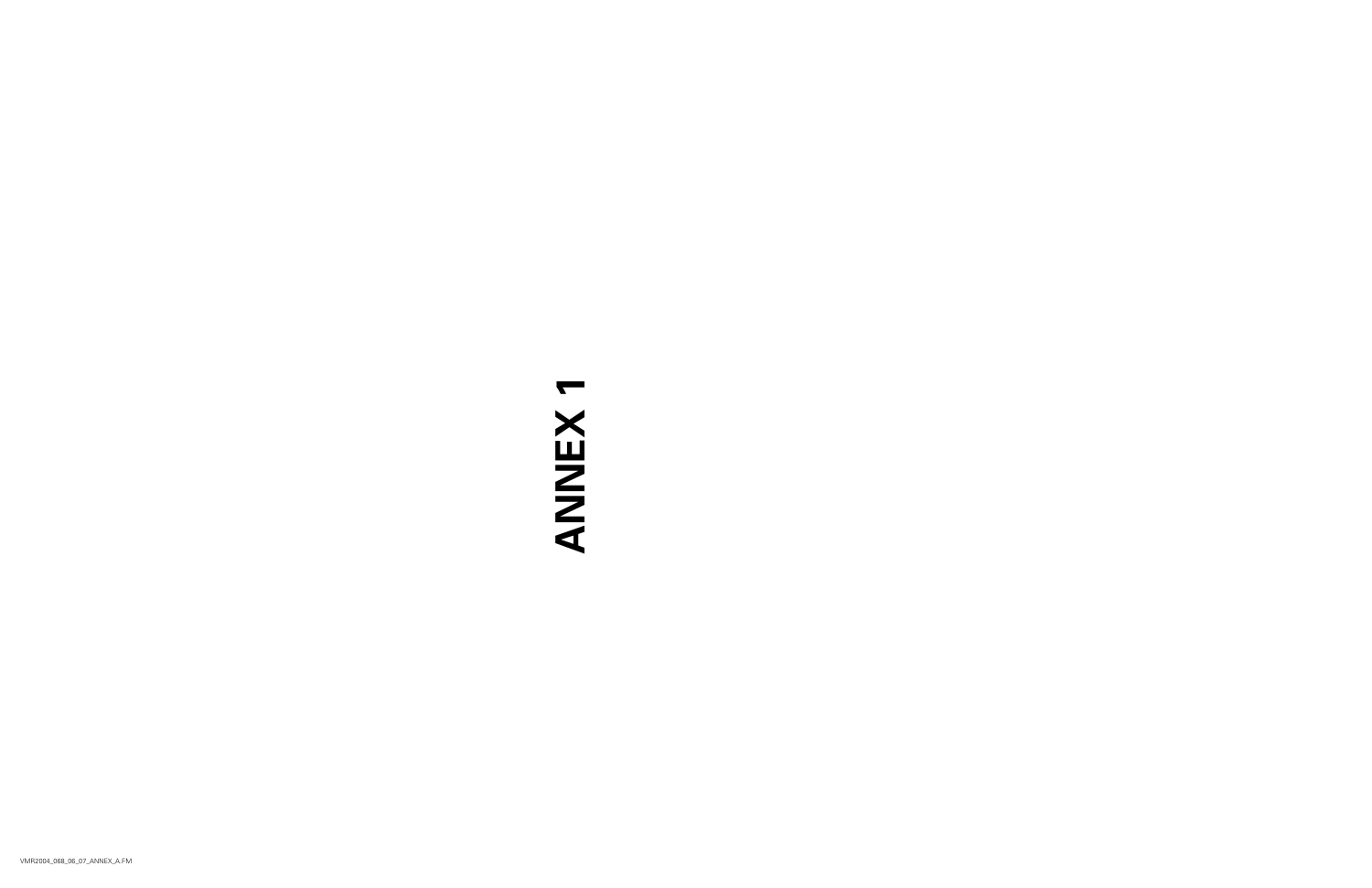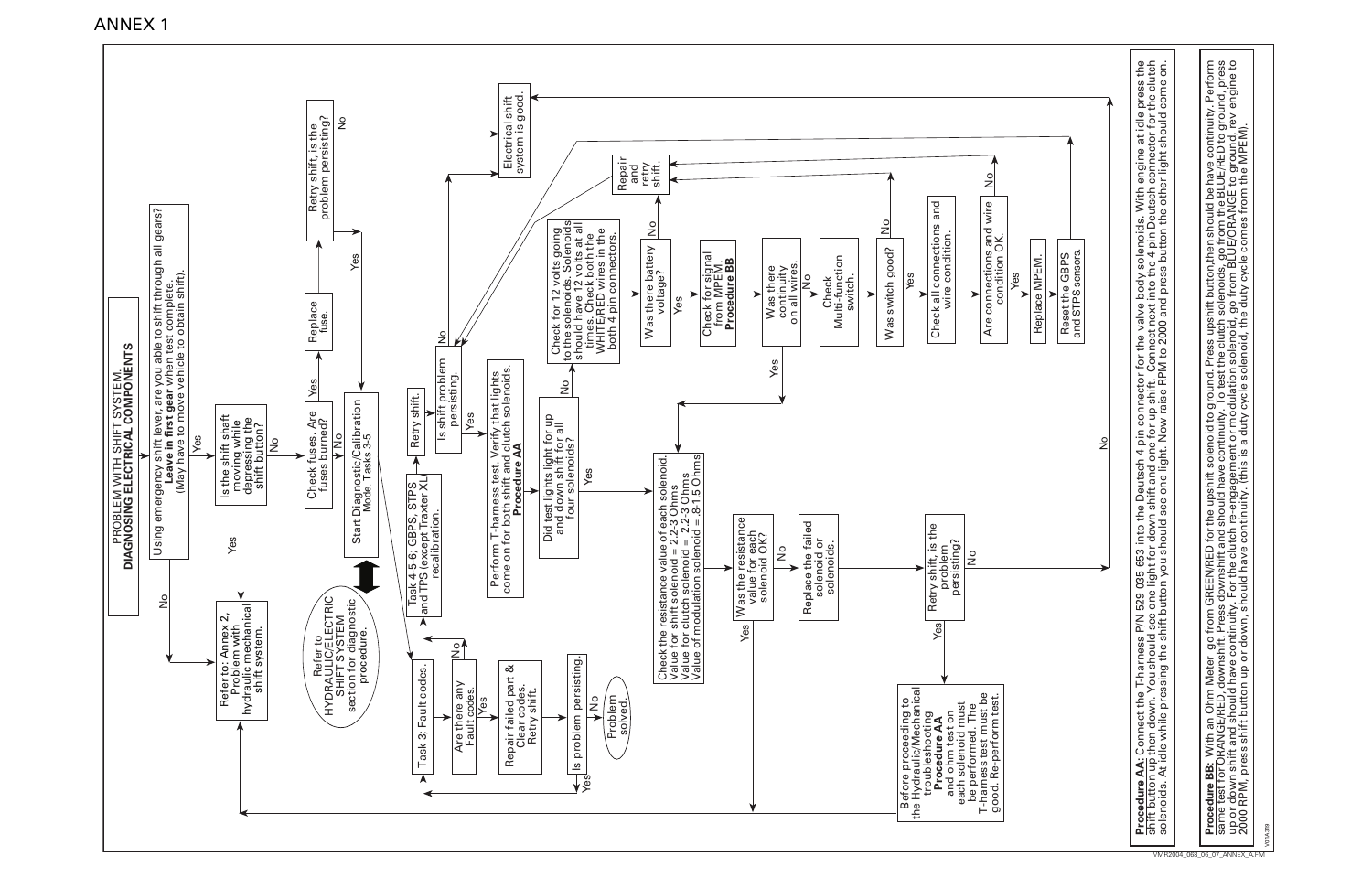# **ANNEX2 ANNEX 2**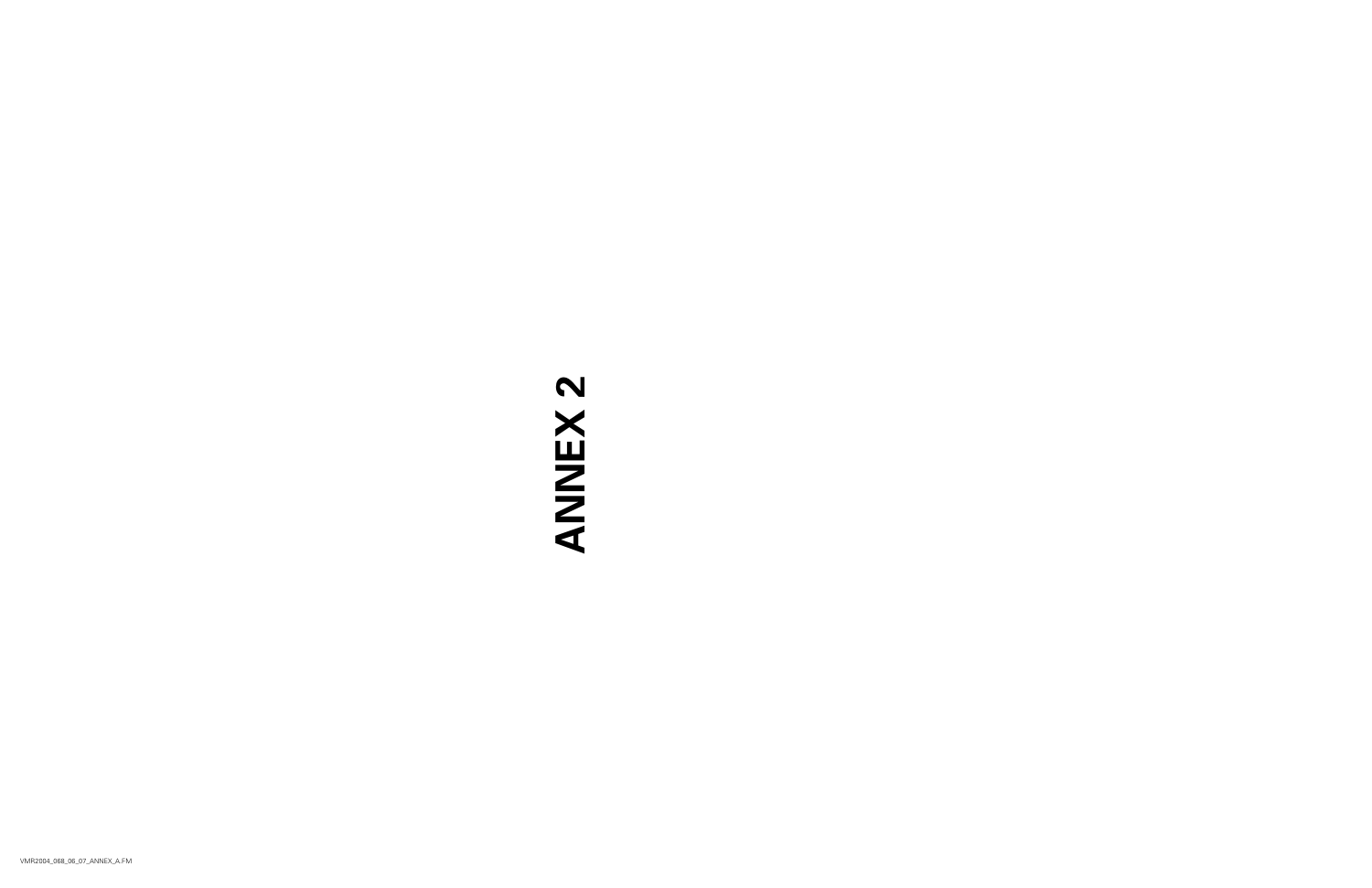

#### **ANNEX 2**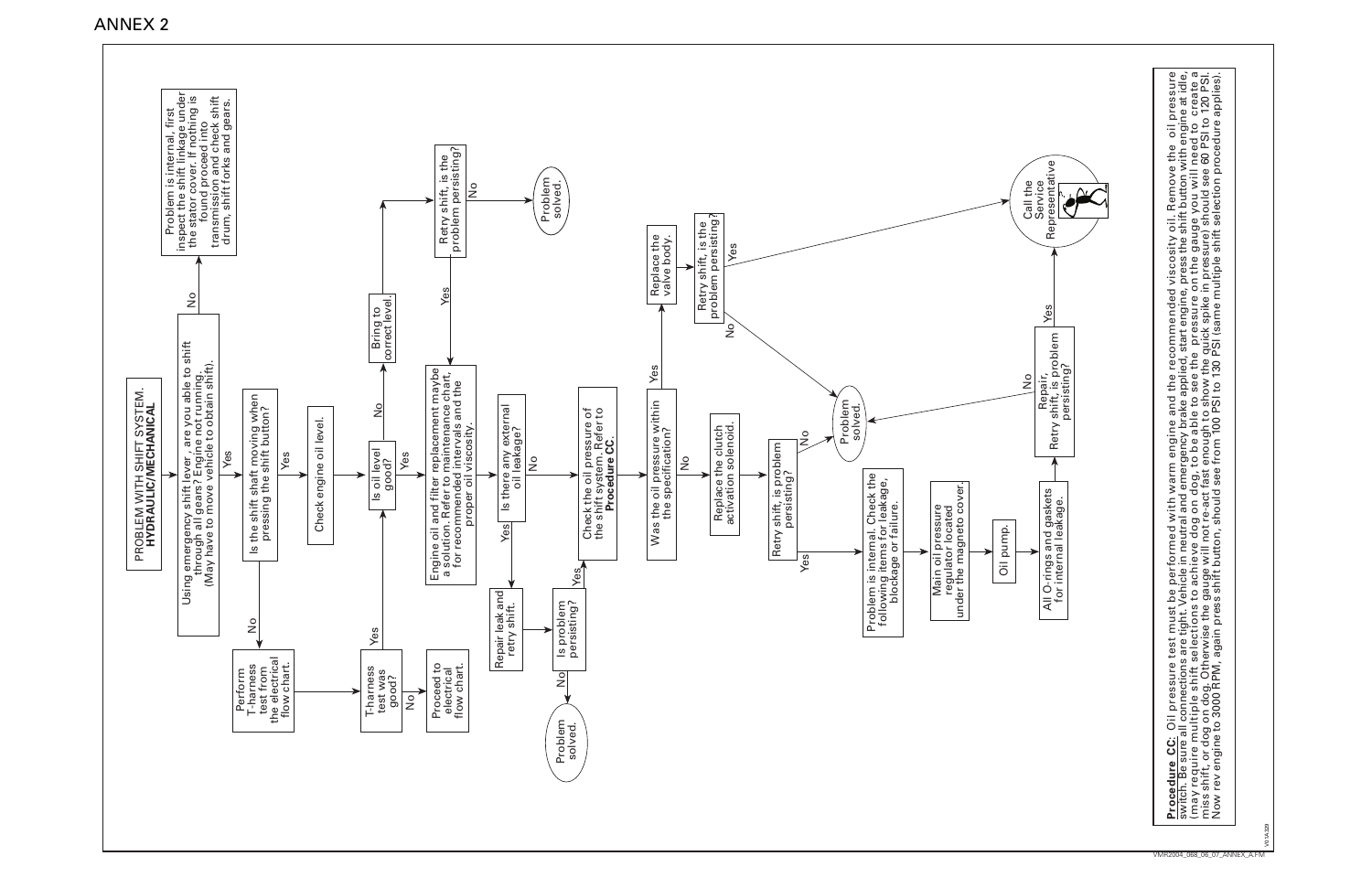

# **QUEST**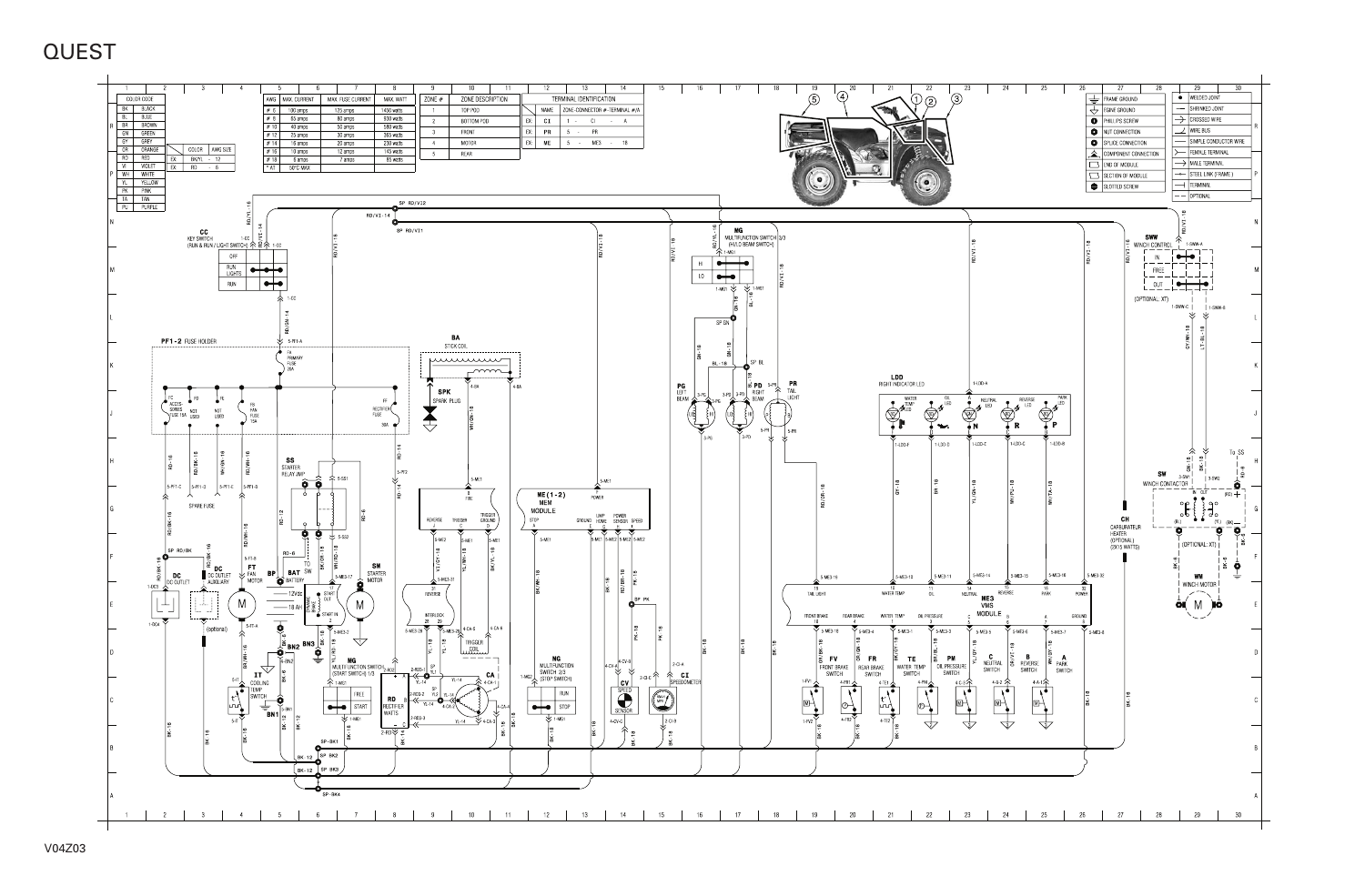

| COLOR CODE |              |  |  |
|------------|--------------|--|--|
| TA         | <b>TAN</b>   |  |  |
| BK         | <b>BLACK</b> |  |  |
| BL         | <b>BLUE</b>  |  |  |
| BR         | <b>BROWN</b> |  |  |
| GΝ         | GREEN        |  |  |
| GY         | GREY         |  |  |
| ΠR         | ORANGE       |  |  |
| RN         | RED          |  |  |
| VI         | VIOLET       |  |  |
| WН         | WHITE        |  |  |
| YL.        | YELLOW       |  |  |
| PK         | PINK         |  |  |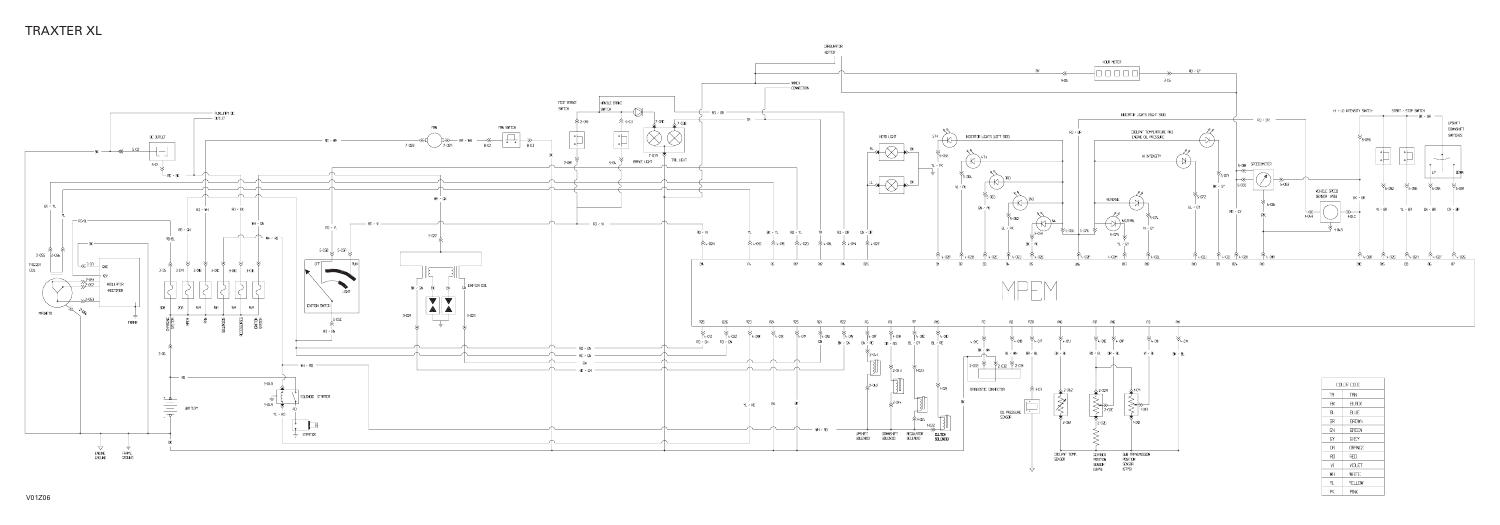| COLOR CODE |             |  |  |
|------------|-------------|--|--|
| TA         | TAN         |  |  |
| ΒK         | RI ACK      |  |  |
| BL.        | BLUE        |  |  |
| BR         | BROWN       |  |  |
| GN         | GREEN       |  |  |
| GY         | GREY        |  |  |
| ΠR         | ORANGE.     |  |  |
| RN         | REN         |  |  |
| VI         | VIOLET      |  |  |
| WH         | WHITE       |  |  |
| YL         | YELLOW      |  |  |
| РK         | <b>PINK</b> |  |  |

## TRAXTER AUTO AND TRAXTER MAX